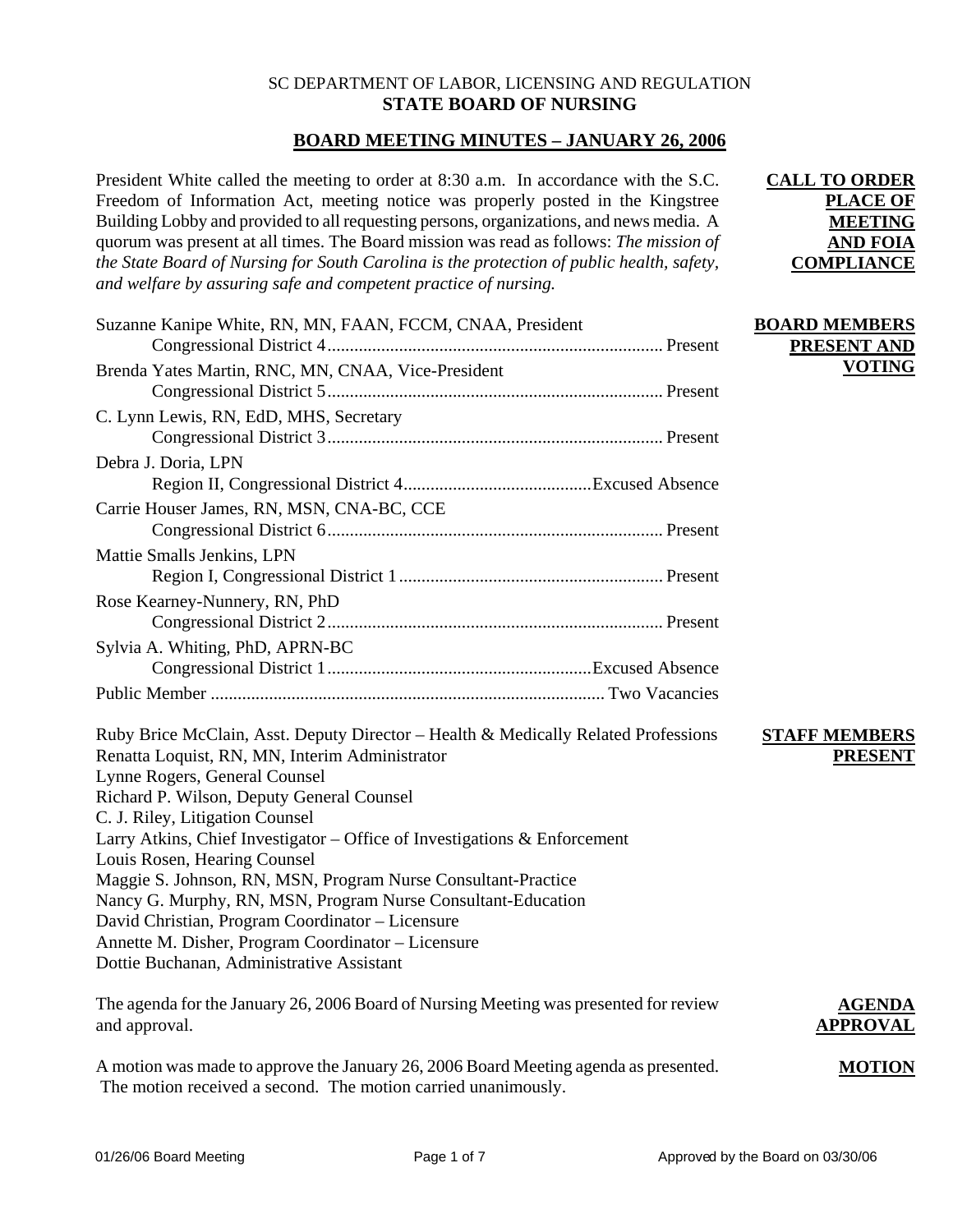The following items were adopted on the consent agenda:

**MOTION**

- Legislative Update: Compact Regs. (Doc. 3035) / Supervision Reg. (Doc. 3030)
- Commission on Graduates of Foreign Nursing Schools (CGFNS) Updates
- UAP Report (Requested at November 2005 Meeting for Review)
- Follow Up with RPP
- NCSBN Financial Statement
- NCSBN Environmental Assessment– Renatta Loquist
- Referral of Advisory Opinion Question to Nursing Practice & Standards Committee
- For Information: Draft National League for Nursing Accrediting Commission (NLNAC) Survey -- Marion County Technical Education Center
- For Information: Recommended Policy -Procedures for Review & Approval of New Programs in Nursing Ed.
- For Information: South Carolina State University Interim Director Change Update
- For Information: Nurse Administrator Change Florence Darlington Technical College
- For Information: Northeastern Technical College Letter of Intent to Offer Associate in Health Science in Nursing Degree Program Summer 2007
- Legal Aspects Statistics
- December 9, 2005 Disciplinary Review Committee (DRC) Minutes
- November 15, 2005 Investigative Review Committee (IRC) Minutes
- Compliance Statistics
- Approval of Investigative Review Committee Panel Member Manni
- Approval of Hearing Panel Member Hickey
- Information: Licensure Statistics

A motion was made to adopt the Consent Agenda with the removal of NCSBN – Criminal Background Check Update; Updated Competency Requirement Criteria; Advanced Practice Committee Minutes and Nursing Practice & Standards Committee Minutes. The motion received a second. The motion carried unanimously.

The minutes of the November 17, 2005 Board Meeting were presented to the Board for review and approval. **APPROVAL OF MINUTES**

A motion was made to approve the November 17, 2005 Board Meeting minutes with one correction. The motion received a second. The motion carried unanimously. **MOTION**

Ms. Loquist gave an update on Compact implementation in South Carolina. Staff has had discussion with the North Carolina Board of Nursing regarding licensed nurses with pending discipline in one Compact state who live in another Compact state. The practice act will need to be amended to clearly address this situation. Staff is working with the Office of Investigation and Enforcement (OIE) on this issue. **COMPACT UPDATE**

South Carolina licensees have multi-state privileges unless their license is marked "Valid in South Carolina Only" or "Single State Only." Most nurses whose licenses are marked in this manner are nurses under current discipline or whose declared primary state of residence is in a non-Compact state. South Carolina Advanced Practice Registered Nurses (APRN) licenses will indicate that they have multi-state privileges as a registered nurse but that their advanced practice is valid in South Carolina only.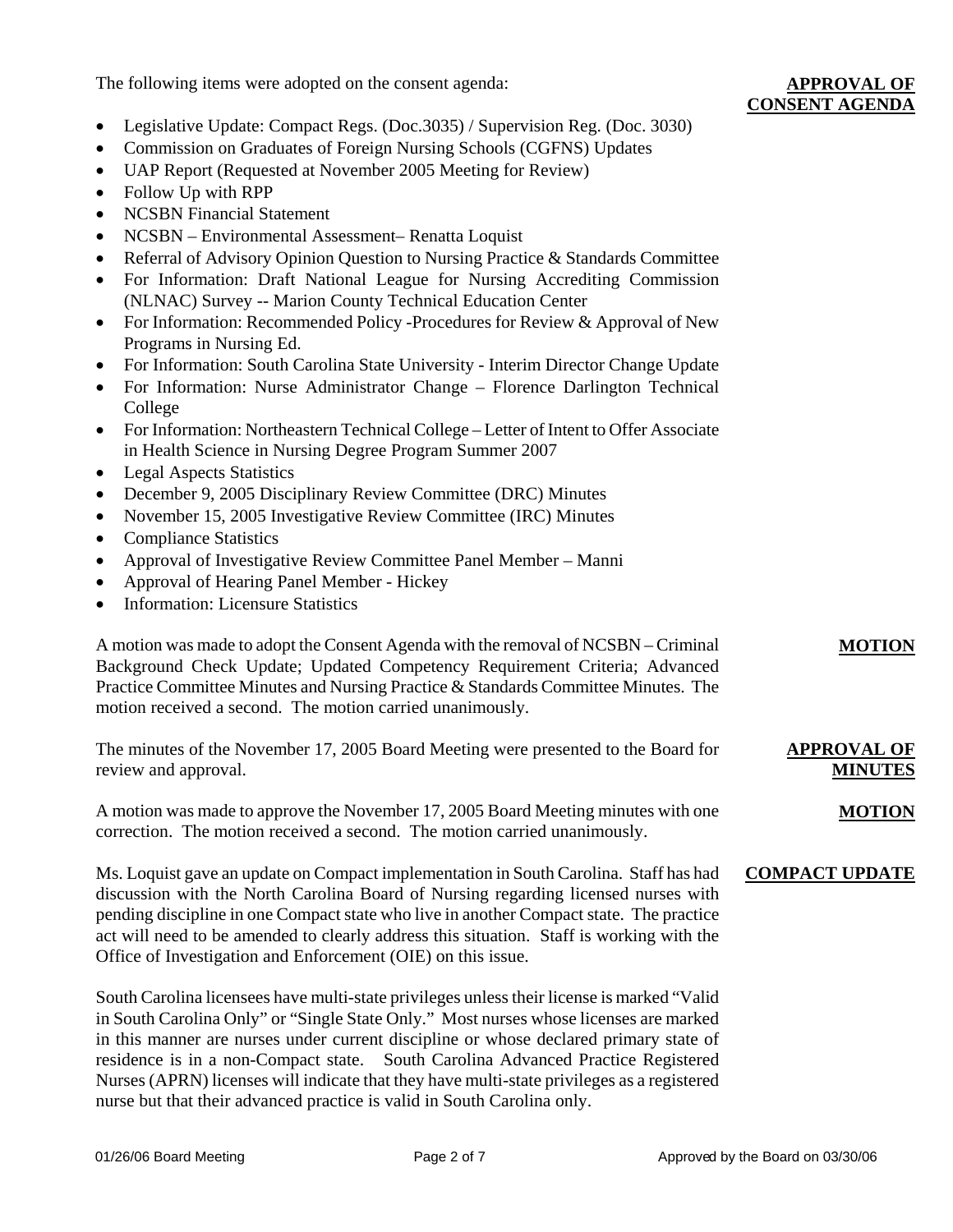The Compact regulations have been filed with the General Assembly and referred to committee. Emergency regulations will need to be filed by Tuesday, January 31, 2006 to be able to implement by February 1, 2006.

Staff continues to meet regularly and is working on the disciplinary process, a Compact manual, updating licensure files for NURSYS, and answering numerous questions on a daily basis.

Ms. Loquist reported that the remainder of the renewal notices with online procedures would be sent out before January 31, 2006. Regarding the employer certification form, Ms. Martin asked that the Board reconsider not allowing non-nursing staff to sign the continued competency form. Staff will review this issue during this renewal cycle.

The Board reviewed a case and recommendation from the hearing panel.

Respondent was properly notified, with service upon the Board President. Respondent appeared before the Board with legal counsel, Thomas Guest, Esquire. In their Findings of Fact and Conclusions of Law, the Hearing Panel found that Respondent violated Section 10-33-110(1) by violating Section 44-53-0390 and that Respondent had also violated Section 40-33-110(18). The Hearing Panel recommended that Respondent's license be placed on probation for a period of one year; that Respondent be required to complete a Board approved medication administration and documentation course within six months of the date of the Board's order; require quarterly employer reports for one year; and that Respondent be assessed a civil penalty of \$500.00 to be paid within ninety days of the effective date of the final order.

A motion was made to accept the Hearing Panel's Findings of Fact, Conclusions of Law and recommendation that Respondent's license be placed on probation for a period of one year; that Respondent be required to complete a Board approved medication administration and documentation course within six months of the date of the Board's order; require quarterly employer reports for one year; and that Respondent be assessed a civil penalty of \$500.00 to be paid within ninety days of the effective date of the final order. The motion received a second. The motion carried unanimously.

Applicants for licensure by endorsement as registered nurses and an applicant for the National Council Licensure Examination (NCLEX) registered nurse appeared before the Board regarding criminal and/or disciplinary records reported on their South Carolina licensure applications.

A registered nurse applicant for licensure by endorsement was notified to appear before the Board regarding a "yes" answer to questions on discipline and criminal records on the application. Applicant did not appear and was not represented by counsel before the Board.

A motion was made to defer a decision on this application until the applicant appears before the Board. The motion received a second. The motion carried unanimously.

A registered nurse applicant for licensure by endorsement appeared without counsel before the Board regarding a "yes" answer to questions on discipline and criminal records

### **RENEWAL UPDATE**

## **FINAL ORDER HEARINGS**

## **MOTION**

## **APPEARANCES-LICENSURE**

## **MOTION**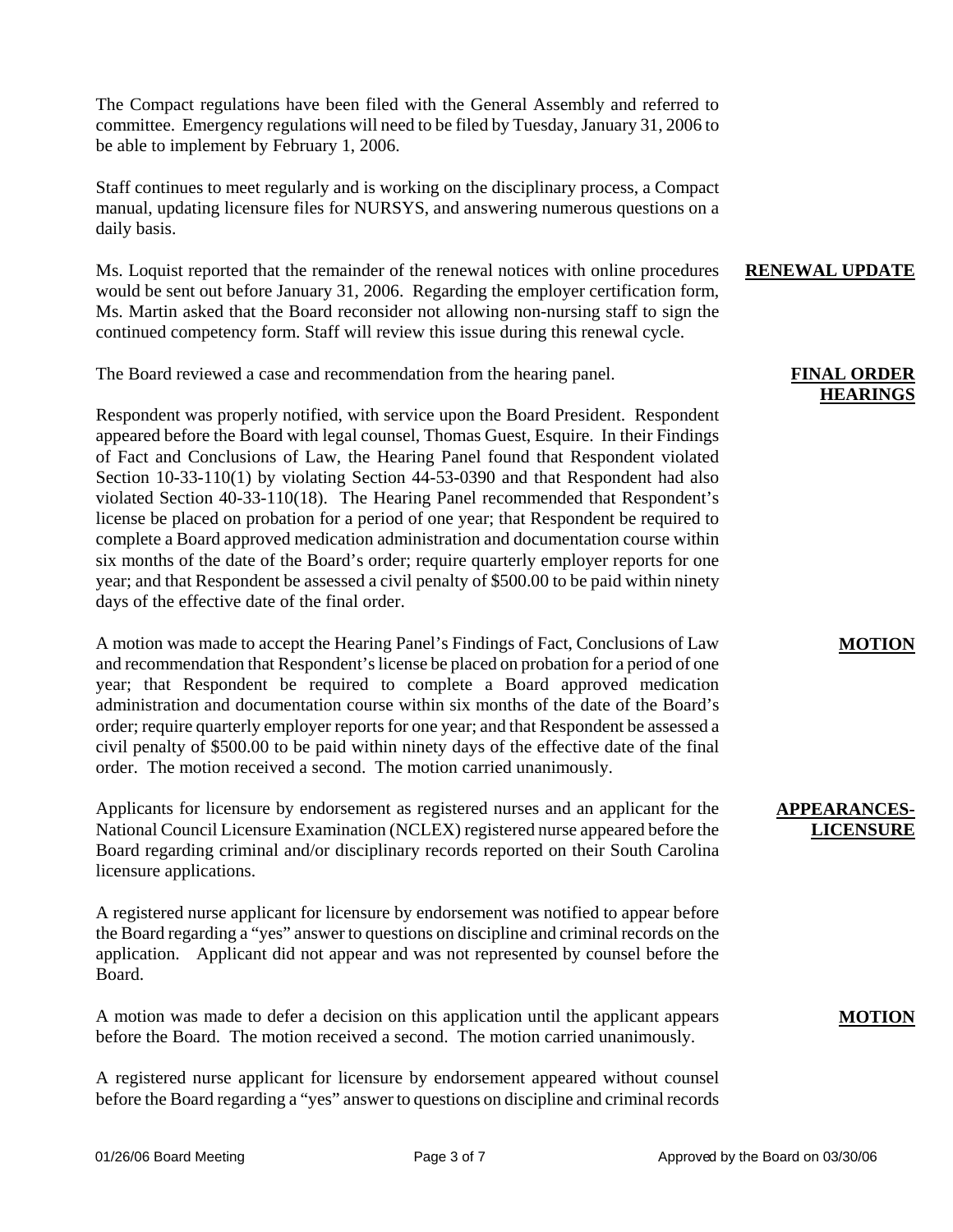on the application. Ms. White recused herself due to nurse's application for employment at her facility. The Board asked questions regarding the yes answer to questions on discipline and criminal records on the application.

| A motion was made to go into executive session for the purpose of receiving legal<br>counsel. The motion received a second. The motion carried unanimously. |               |  |
|-------------------------------------------------------------------------------------------------------------------------------------------------------------|---------------|--|
| A motion was made to return to public session. The motion received a second. The                                                                            | <b>MOTION</b> |  |

A motion was made to allow endorsement into South Carolina as a Registered Nurse with the recommendation that applicant seek emotional support in the applicant's personal and professional life. The motion received a second. The motion carried unanimously.

A registered nurse applicant for licensure by endorsement appeared with spouse but without counsel before the Board regarding a "yes" answer to questions on discipline and criminal records on the application. The Board asked questions regarding the yes answer to questions on discipline and criminal records on the application.

A motion was made to allow endorsement into South Carolina as a Registered Nurse. The received a second. The motion carried unanimously.

South Carolina Department of Labor, Licensing and Regulation General Counsel, Lynne Rogers and Deputy General Counsel Richard Wilson were present at the meeting to provide legal advice and counsel.

A motion was made to go into executive session for the purpose of receiving legal counsel. The motion received a second. The motion carried unanimously.

A motion was made to return to public session. The motion received a second. The motion carried unanimously.

Ms. McClain reported that there were three internal and three external applicants that would be interviewed for the Board of Nursing Administrator position. LLR Director Adrienne Riggins Youmans, Ms. McClain along with a board member panel will conduct the interviews. A new administrator is expected to be hired within a few weeks after the interview.

The Board reviewed the site survey of the Oconee School of Practical Nursing at the Fred P. Hamilton Career Center performed on September 13, 2005. Dr. Lewis recused herself because the school is in her school's service area. The three faculty members are committed to the additional teaching responsibilities necessary for this program. The program is working with the district's grant writer to obtain money for an additional faculty member. Additional budget money will be available for the purchase of equipment and supplies for the Health Science Technology area. A large laboratory space is planned with updated bed units. Additional computers will also be purchased. It is expected that additional Health Science Technology classes will expose students to nursing and encourage them to enter into the nursing profession. The program will be able to identify students who show the qualities and abilities necessary to become good nurses.

# **SEARCH**

**ADMINISTRAT** 

**MOTION**

**MOTION**

**OFFICE OF GENERAL COUNSEL**

**MOTION**

**MOTION**

**BOARD** 

# **OCONEE SCHOOL OF PRACTICAL NURSING**

motion carried unanimously.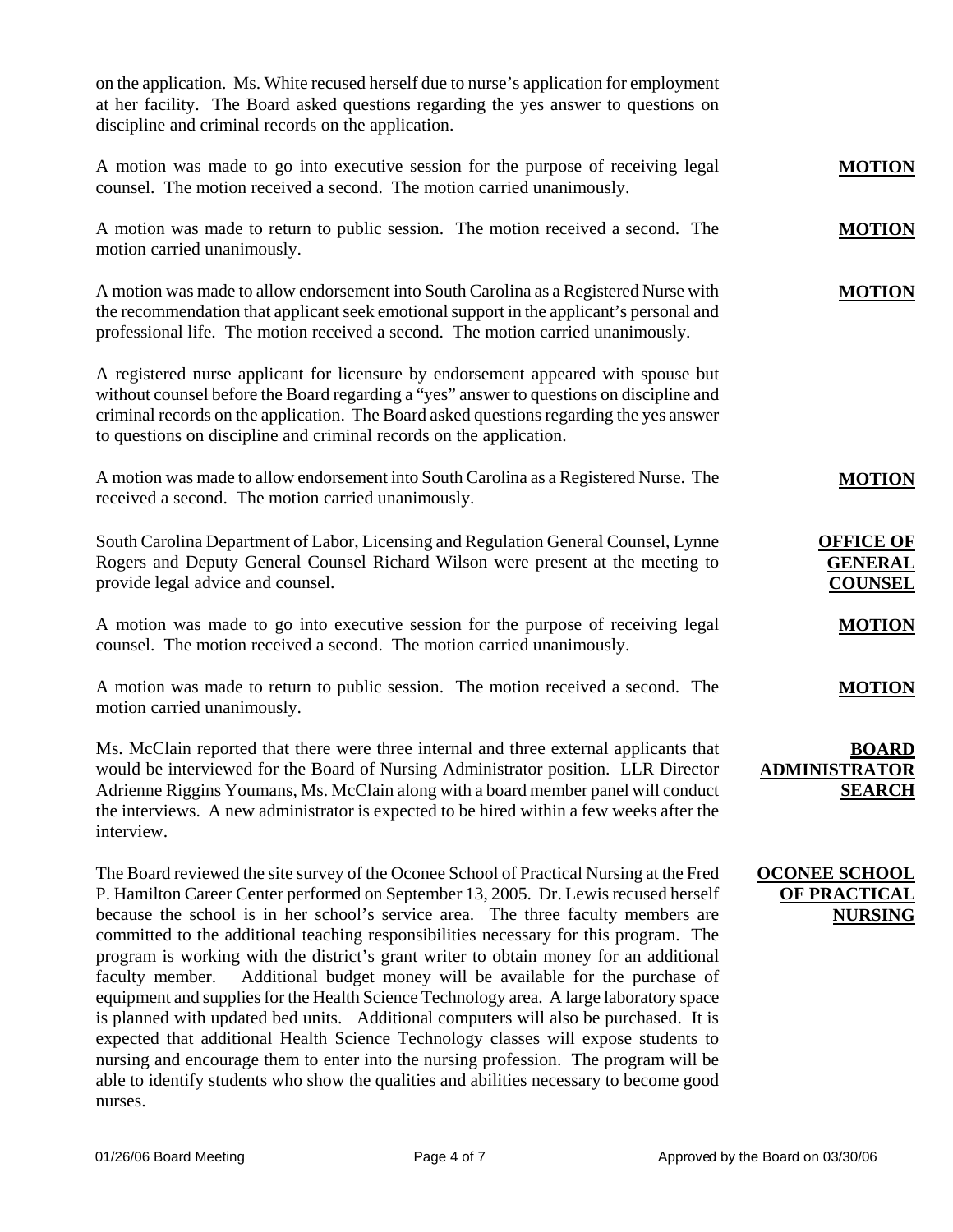A motion was made to grant three-year approval of the Oconee School of Practical Nursing Program at the Fred P. Hamilton Career Center with an interim report due to the Board in May 2007 after two semesters. The motion received a second. The motion carried unanimously.

Dr. Julia Ball, University of South Carolina – Aiken (USC-A) School of Nursing, reported that the University of South Carolina – Salkahatchie (USC- Salkahatchie) has written a successful grant for funding a generic bachelors in nursing program to be housed on their campus but administered by USC-A. Dr. Rose recused herself because the school is in her school's service area.

USC-A would own this program. USC-Salkahatchie is a two-year program. They have received Duke grant money and could get other funding through partnerships with businesses and hospitals. The program would be run with campuses in Allendale and Walterboro. Some classes would need to be distance learning. It was asked what would be the smallest number of students for a viable program at USC-Salkahatchie.

A motion was made that this program be treated as a new program and that the program cannot be advertised until it is fully approved. The motion received a second. The motion carried unanimously.

Janet Ancone presented draft education program regulations from the Advisory Committee on Nursing (ACON). She reported that they added the conceptual framework into both the registered nurse and practical nurse sections of the regulations for consistency. The also added information on preceptors. It was asked that information on clinical faculty requirements be listed in both the registered nurse and practical nurse sections. The regulations should also address nurses teaching in our state under the Compact.

A motion was made to support the regulations with the addition of adjunct faculty limitations in the practical nurse program and correction of typographical changes and any other changes needed for consistency with the Compact. The motion received a second. The motion carried unanimously.

Peggy Sharon Peterson appeared before the Board regarding her application for licensure as a clinical nurse specialist in South Carolina. Ms. Peterson has recently moved to South Carolina from Maryland. She holds diploma in nursing as well as a bachelor's degree in psychology and a master's degree in social work from the University of Maryland. The American Nurse Credentialing Center (ANCC) has certified her as a clinical nurse specialist in child and adolescent psychiatric and mental health since 1991. Ms. Peterson was certified as a psychiatric and mental health nurse from 1983 until 1991. She is asking the Board to consider her advanced degrees to license her toward requirements for an advanced practice registered nurse in our state.

A motion was made to go into executive session to receive legal counsel. The motion received a second. The motion carried unanimously.

A motion was made to return to public session. The motion received a second. The motion carried unanimously.

#### **MOTION**

## **USC - SALKAHAT**

## **MOTION**

# **DRAFT EDUCATION REGULATIONS**

## **MOTION**

# **ADVANCED PRACTICE REGISTERED NURSE (APRN)**

# **MOTION**

## **MOTION**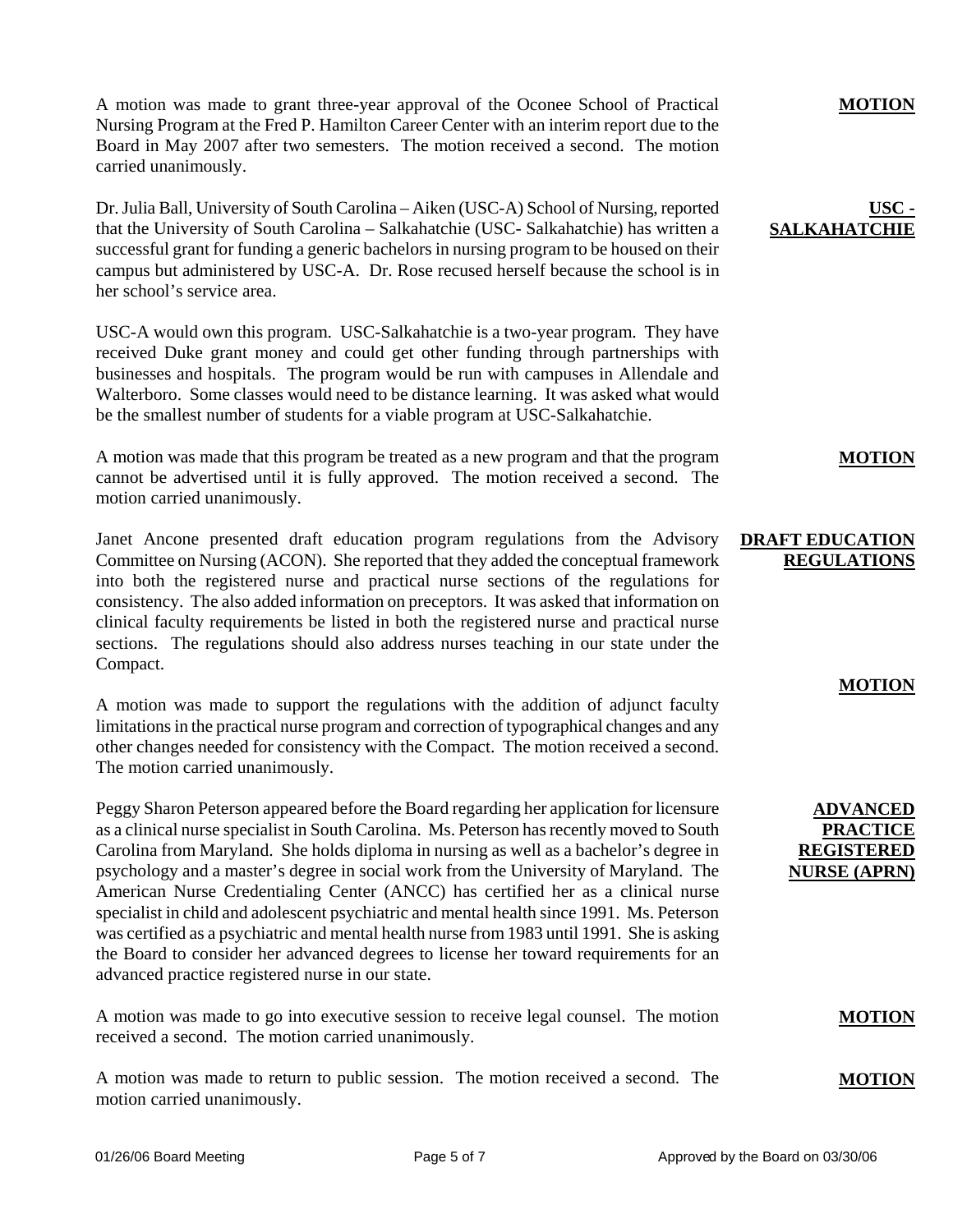A motion was made to approve Peggy S. Peterson's eligibility for advanced Practice Registered Nurse –Clinical Specialist based on her certification by a Board approved national credentialing organization prior to December 31, 1994 as defined in South Carolina Regulation 91-6(c)(4)(a), which was in effect at the time of her initial certification. The motion received a second. The motion carried unanimously.

The Board discussed advanced practice registered nurse audits by the Board of Medical Examiners. The Board is interested in partnering with the Board of Medical Examiners on this issue.

The Policy on Expungement of Public Reprimands has been suspended and will be reviewed again in six months.

The Board discussed 2006 committee and task force assignments.

| <b>Committee/Task Force</b>                       | <b>Board Member</b>              |
|---------------------------------------------------|----------------------------------|
| <b>Advanced Practice Committee</b>                | Sylvia Whiting                   |
| <b>Advisory Committee on Nursing</b>              | Lynn Lewis                       |
| Legislative Committee (Ad Hoc)                    | Brenda Martin - Initial Contact  |
| <b>Nursing Practice &amp; Standards Committee</b> | Brenda Martin                    |
| <b>RPP Advisory Committee</b>                     | Sylvia Whiting                   |
| School Health / UAP Task Force                    | Debra Doria, Carrie Houser James |
| Nurse Practice Act / Collaboration Committee      | Kearney-Nunnery, Suzanne White   |

A motion was made to approve the above committee assignments for 2006. The motion received a second. The motion carried unanimously.

Dr. Lewis reported that she would not be able to attend the February 21, 2006 Advisory Committee on Nursing Meeting.

The Board discussed possible dates and proposed topics for the 2006 Strategic Planning Meeting. Proposed topics included but were not limited to Board of Medical Examiners Collaboration, Emergency Management and Criminal Background Check. **2006 STRATEGIC PLANNING MEETING**

A motion was made to change the May 25-26, 2006 Board of Nursing Meeting to May 19, 2006. The motion received a second. The motion carried unanimously.

The Board reviewed proposed changes to the 2007 NCLEX –RN Test Plan. It was noted that patient safety and communication among disciplines were addressed in the proposed changes. **2007 NCLEX TEXT** 

The 2006 Mid Year Meeting of the National Council of State Boards of Nursing will be held on March 13-15, 2006 in Chicago, IL. There will also be a Nurse Licensure Compact Administrators (NLCA) meeting on Sunday, March 12, 2006 prior to the meeting. Requests will be made for President Suzanne White and Board Member Carrie Houser James as well as a staff member to attend this meeting.

Ms. White encouraged board members and staff to submit nominations for National **NCSBN CALL FOR** 

**NCSBN MID-YEAR** 

.

## **MOTION**

**EXPUNGEMENT** 

**2006 COMMITTEE ASSIGNMENTS**

**POLICY**

**MOTION**

**MOTION**

**PLAN**

**MEETING**